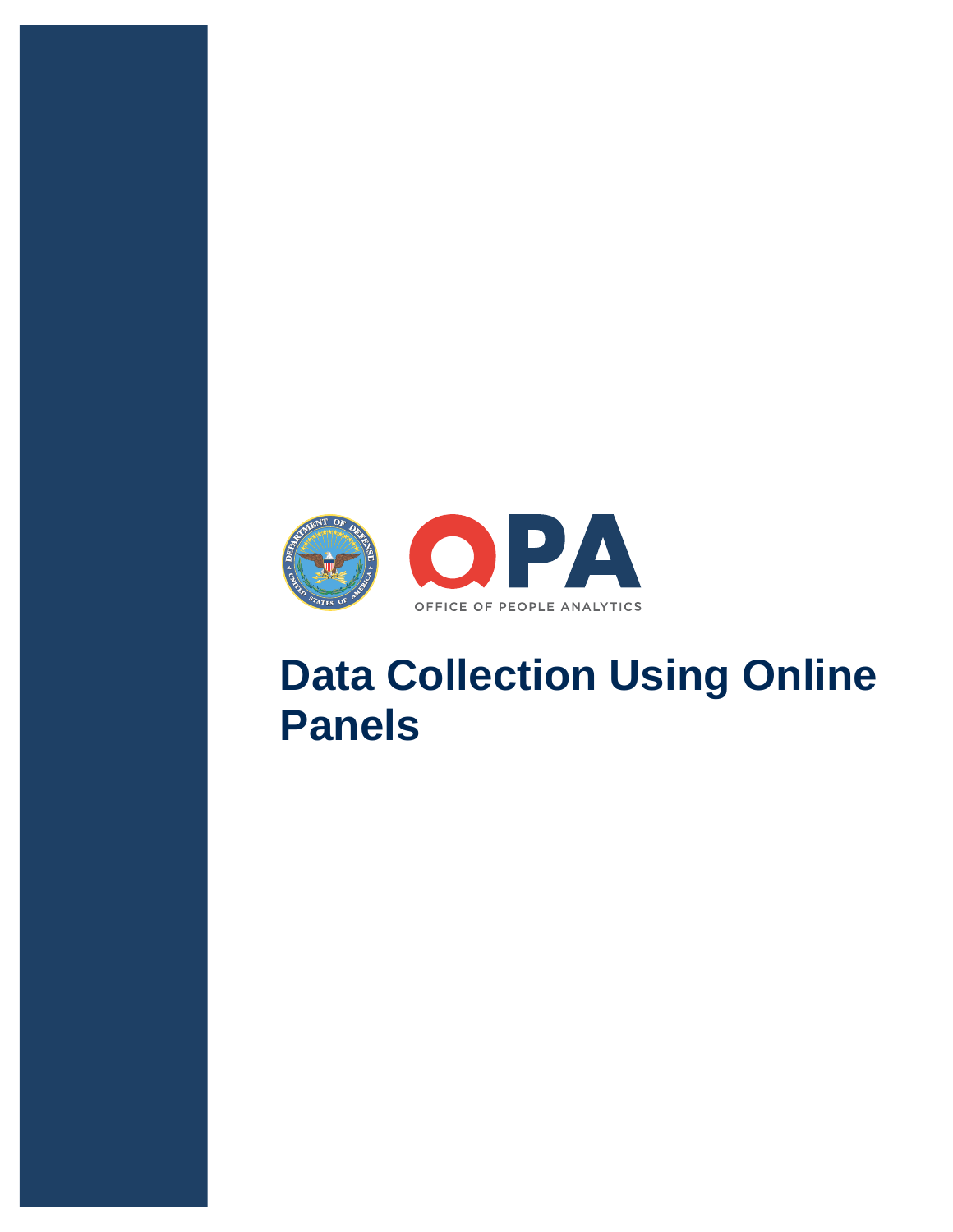Using an online panel to collect data is an attractive option to researchers interested in saving time, minimizing costs, and making the most of technology to create more realistic stimuli and testing conditions. However, online panels are not necessarily the panacea many hope they will be. Rather, consumers need to understand the limitations and advantages of online panels in order to use them most effectively.

Not all online panels are the same. It is important to distinguish between the two major types: *nonprobability-based* and *probability-based*.

Nonprobability-based panels are also referred to as "opt-in" panels because they work by maintaining a large database of individuals who can opt in to participating in surveys sent out in invitations by the panel administrators at any time. The panel administrators build these panels by sending out widespread advertisements, and allowing anyone who sees the advertisements to join the panel provided they meet the requirements specified by the panel builder. In contrast, probabilitybased panels select potential members in advance from a sampling frame of the target population and then attempt to recruit only those sampled individuals to join the panel.

The American Association for Public Opinion Research (AAPOR), an authority on this topic, released a landmark report in March 2010 summarizing their review of online panels. The task force's review led to a number of conclusions and recommendations, including the following:

- 1. Researchers should avoid nonprobability-based online panels when one of the research objectives is to accurately estimate population values. There currently is no generally accepted theoretical basis from which to claim that survey results using samples from nonprobability-based online panels are projectable to the general population. Thus, claims of "representativeness" should be avoided when using these sample sources.
- 2. There are times when a nonprobability-based online panel is an appropriate choice. Not all research is intended to produce precise estimates of population values, so there may be survey purposes and topics where the generally lower cost and unique properties of web data collection is an acceptable alternative to traditional probability-based methods.
- 3. Users of online panels should understand that there are significant differences in the composition and practices of individual panels that can affect survey results. Researchers should choose the panels they use carefully.

Taken from: *AAPOR Report on Online Panels. The American Association for Public Opinion Research*, March, 2010. http://www.aapor.org. Last accessed April 26, 2010.

**DATA DRIVEN SOLUTIONS FOR DECISION MAKERS** 

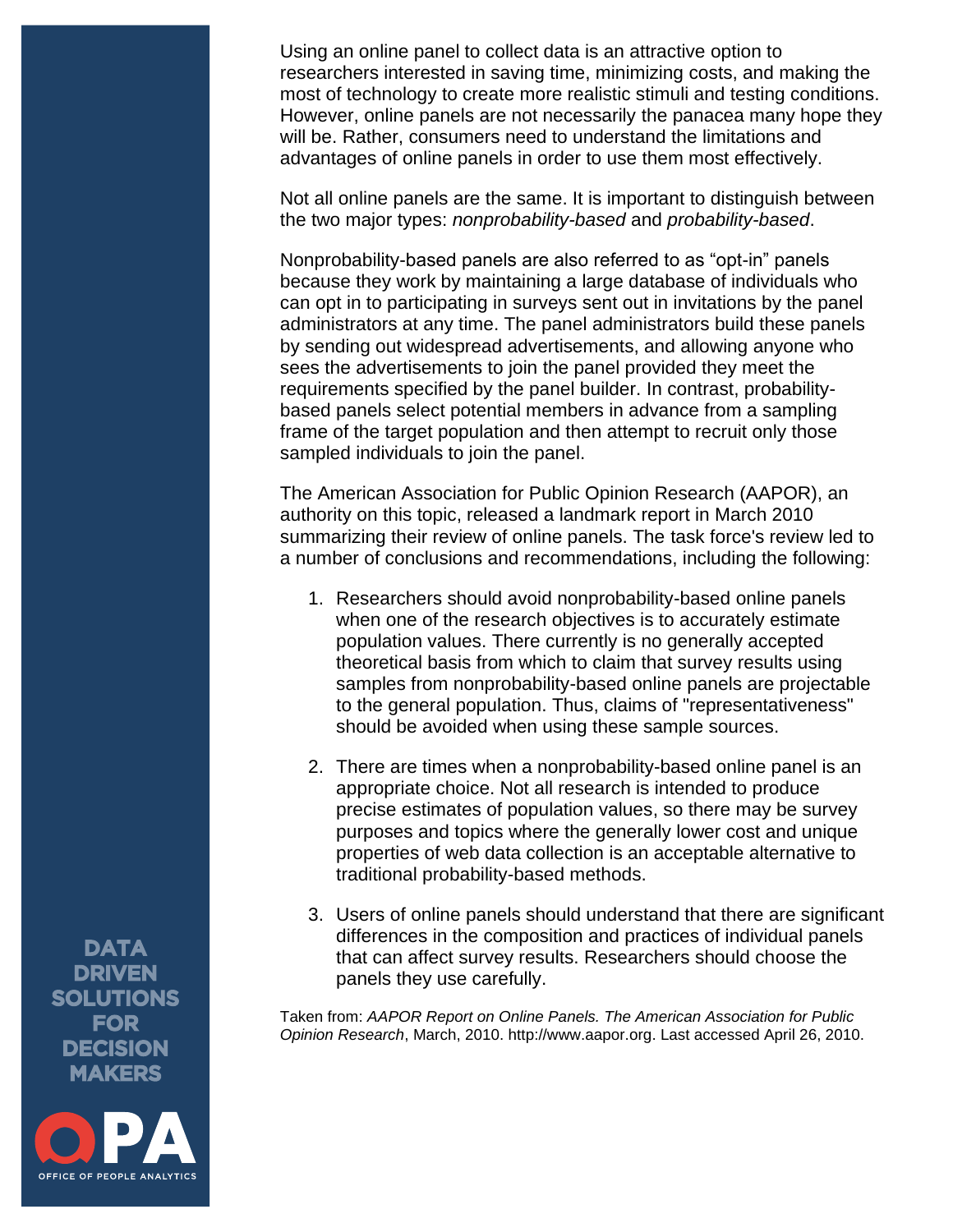Thus, the decision to use an online panel should first and foremost be consistent with and appropriate for the research questions that need to be answered. If the objective is to estimate population values, nonprobability-based online panels are not sufficient; however, they may be entirely sufficient if the objective is to conduct an experiment or delve deeper into a topic to explore relationships or discover new insights. Fewer probability-based panels exist than nonprobability-based panels; however, custom probability-based online panels can be created if a suitable population frame exists.

Nonprobability- and probability-based online panels share a number of commonalities when it comes to managing the panel process. The Interactive Marketing Research Organization (IMRO) released a report in 2006 establishing guidelines for best practices in online sample and panel management. This report highlights several leading threats to the quality of online panel data, including panel overlap (same person is member of multiple panels), internal panel duplication (same person takes same survey multiple times within same panel), bad survey-taking behavior (such as "straight-lining," or answering branching questions in a specific way to avoid follow-up questions), and panel conditioning (exposure to content on previous panel surveys influences a person's responses to subsequent panel surveys). Guidelines and other points for consideration are outlined in the IMRO document to help panel users (or those who buy panel data) evaluate panel providers and hold them accountable to specific quality control standards.

**DATA DRIVEN SOLUTIONS FOR DECISION MAKERS**